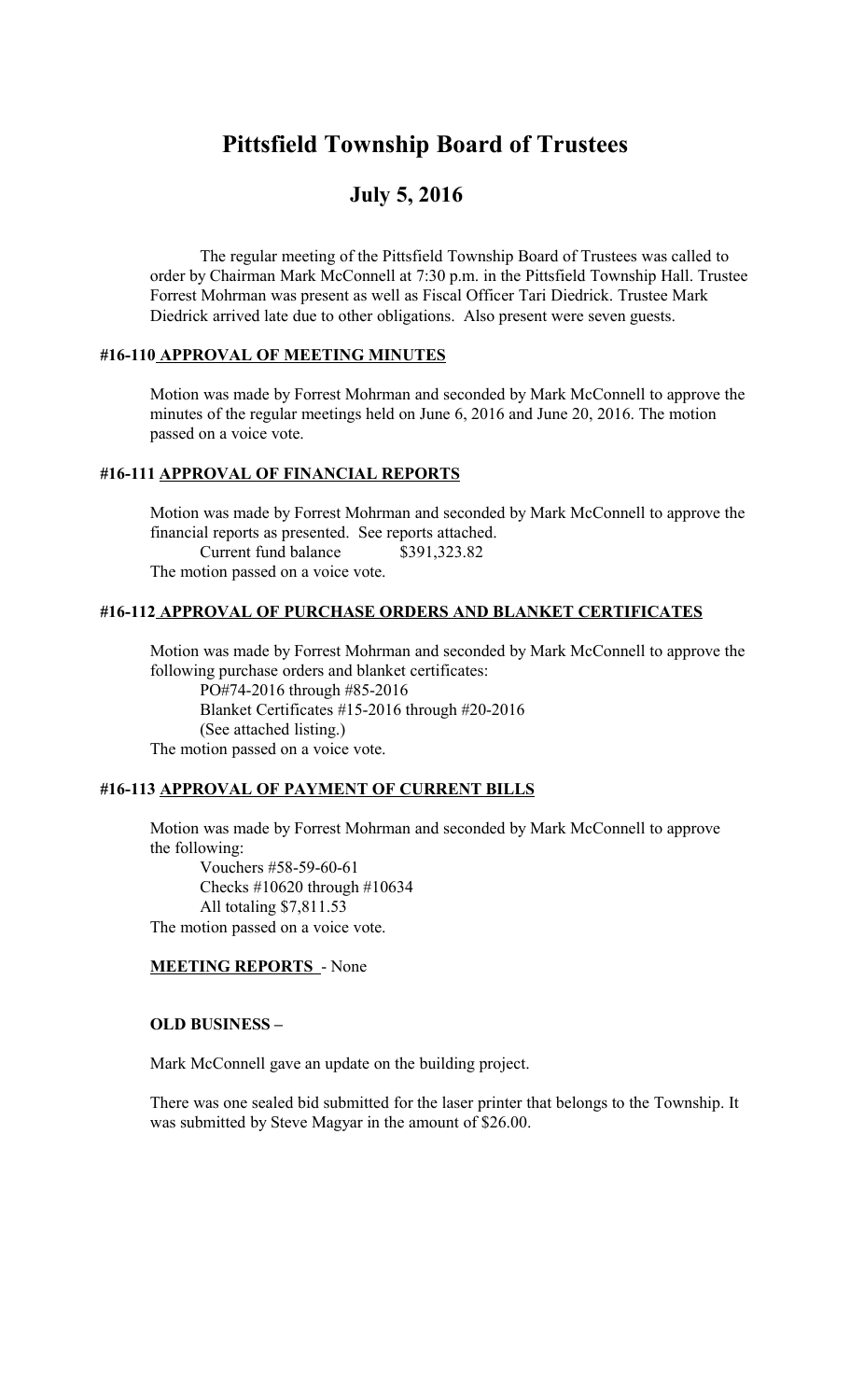#### **#16-114 APPROVAL TO ACCEPT THE BID IN THE AMOUNT OF \$26.00 FOR THE DELL LASER PRINTER BELONGING TO THE TOWNSHIP**

Motion was made by Forrest Mohrman and seconded by Mark McConnell to accept the bid in the amount of \$26.00 for the Dell laser printer belonging to the Township. The motion passed on a voice vote.

Tari Diedrick presented a quote from Wagner Sign Co. for construction of a new sign for the maintenance garage. The quote was in the amount of \$4,870.00. It is intended that the Lorain County Solid Waste grant money be used for this project. The amount of the grant is \$1,507.00. It was decided to ask Wagner Sign Co. for a quote for a smaller sign.

#### **NEW BUSINESS –**

The Trustees reviewed the 2017 Township Budget as presented by Fiscal Officer, Tari Diedrick . Discussion followed. The budget hearing will be held at 7:15 p.m. on July 18, 2016. A vote will be taken after final review of the budget on that date.

It will soon be time to renew the Township property insurance with OTARMA. It was decided that Tari Diedrick would call OTARMA to get a quote to add the new garage to the property insurance.

The family of deceased James Wilder would like to sell their cemetery lot back to Pittsfield Township. They currently live in Florida and would like to sell back two of the four lots purchased in 1975.

#### **#16-115 APPROVAL TO REFUND TO THE FAMILY OF DECEASED JAMES WILDER THE AMOUNT PAID IN 1975 FOR TWO CEMETERY LOTS AND TO RETURN THE TWO LOTS TO AVAILABLE SPACES FOR CURRENT SALE**

Motion was made by Forrest Mohrman and seconded by Mark McConnell to approve a refund to the family of deceased James Wilder the amount paid in 1975 for two cemetery lots and to return the two lots to available spaces for current sale. The motion passed on a voice vote.

#### **ROAD AND MAINTENANCE REPORT –**

It was reported that the new salt contract price for the 2016/2017 winter will be \$32.23 per ton.

Mark McConnell reported that there was damage done to Hughes Road during the bridge construction project. The responsible parties have hired Erie Blacktop to do the repairs to the Pittsfield Township road at no cost to the township.

#### **#16-116 APPROVAL TO ACCEPT THE CONSTRUCTION BID FROM DENES CONCRETE FOR THE OPWC PITTS ROAD CULVERT PROJECT IN THE AMOUNT OF \$133,789.50**

Motion was made by Mark McConnell and seconded by Forrest Mohrman to accept the construction bid from Denes Concrete for the OPWC Pitts Road culvert project in the amount of \$133,789.50. The motion passed on a voice vote.

Mark Hess announced that the Zoning Board of Appeals will be having a hearing on July 6, 2016 at 7:30 p.m. for the muffler shop business on Route 20.